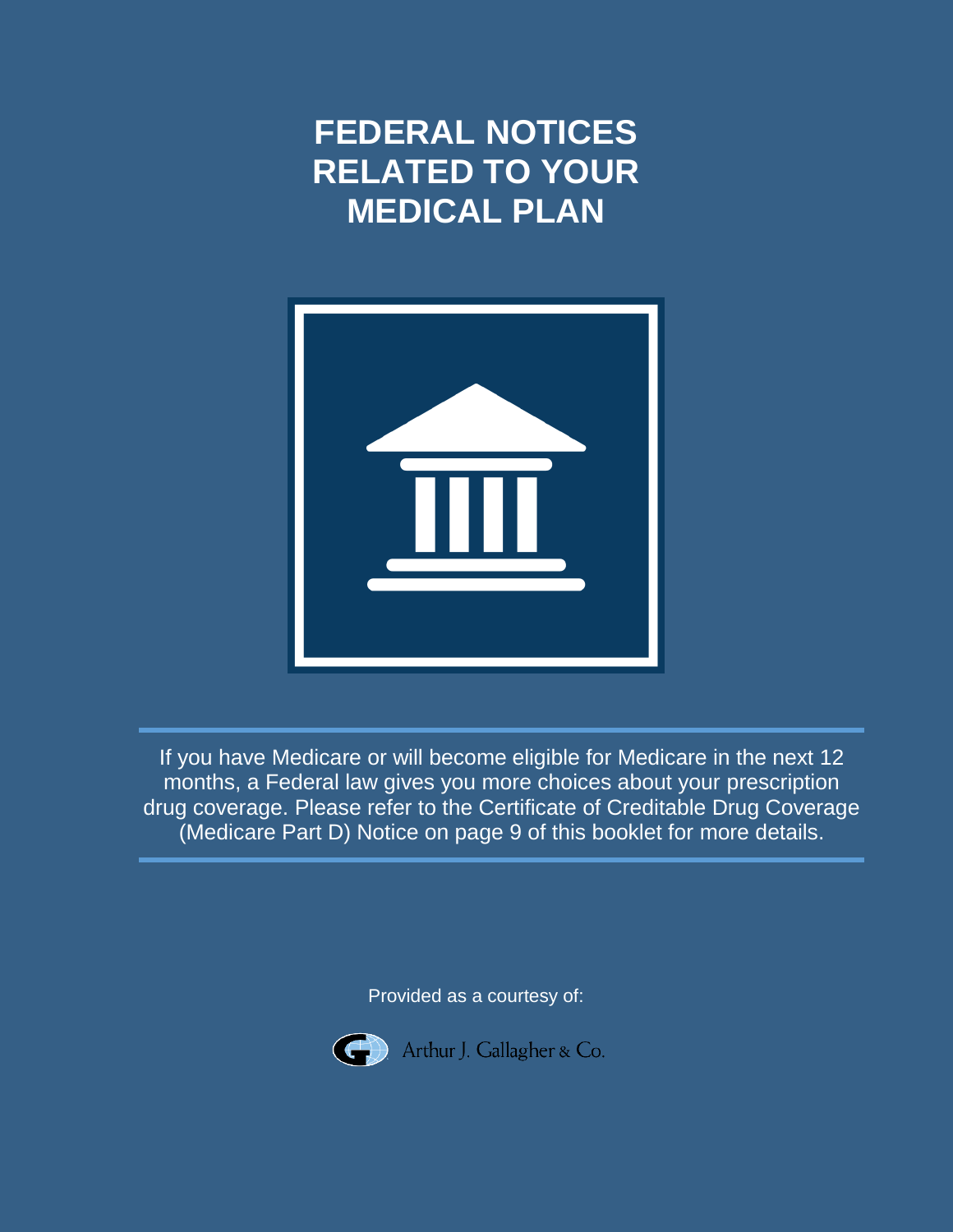## **FEDERAL NOTICES**

Please find enclosed the following notices regarding Calhoun County School District's medical plan.

- 1. HIPAA Special Enrollment
- 2. Children's Health Insurance Program (CHIP)
- 3. Women's Health and Cancer Rights Act
- 4. Newborns' and Mothers' Health Protection Act
- 5. Michelle's Law
- 6. COBRA General Notice
- 7. Notice of Creditable Drug Coverage
- 8. HIPAA Privacy Notice
- 9. USERRA Rights

## **Employer Representative**

If you'd like additional information about any of these notices or your rights under them, please contact:

Elaine Barber, Finance Director (850) 674-8123 elaine.barber@calhounflschools.org

## **HIPAA Special Enrollment**

If you are declining enrollment for yourself or your dependents (including your spouse) because of other health insurance or group health plan coverage, you may be able to enroll yourself and your dependents in this plan if you or your dependents lose eligibility for that other coverage (or if the employer stops contributing toward your or your dependents' other coverage). However, you must request enrollment within 30 days after your or your dependents' other coverage ends (or after the employer stops contributing toward the other coverage).

In addition, if you have a new dependent as a result of marriage, birth, adoption, or placement for adoption, you may be able to enroll yourself and your dependents. However, you must request enrollment within 30 days after the marriage, birth, adoption, or placement for adoption.

To request special enrollment or obtain more information, contact the Employer **Representative** 

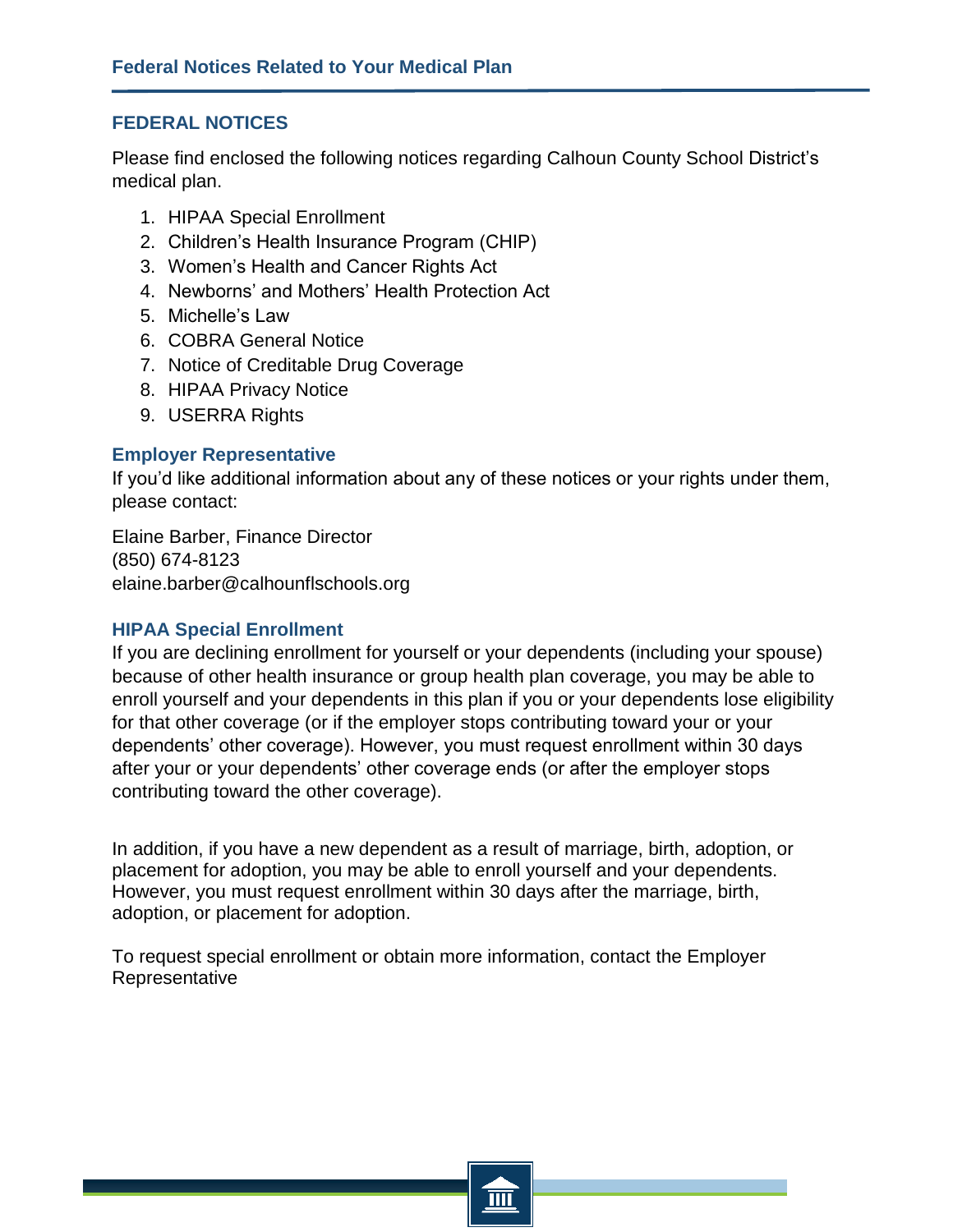## **Premium Assistance under Medicaid and the Children's Health Insurance Program (CHIP)**

If you or your children are eligible for Medicaid or CHIP and you're eligible for health coverage from your employer, your state may have a premium assistance program that can help pay for coverage, using funds from their Medicaid or CHIP programs. If you or your children aren't eligible for Medicaid or CHIP, you won't be eligible for these premium assistance programs but you may be able to buy individual insurance coverage through the Health Insurance Marketplace. For more information, visit **www.healthcare.gov**.

If you or your dependents are NOT currently enrolled in Medicaid or CHIP, and you think you or any of your dependents might be eligible for either of these programs, contact your State Medicaid or CHIP office or dial **1-877-KIDS NOW** or **www.insurekidsnow.gov** to find out how to apply. If you qualify, ask your state if it has a program that might help you pay the premiums for an employer-sponsored plan.

If you or your dependents are eligible for premium assistance under Medicaid or CHIP, as well as eligible under your employer plan, your employer must allow you to enroll in your employer plan if you aren't already enrolled. This is called a "special enrollment" opportunity, and **you must request coverage within 60 days of being determined eligible for premium assistance**. If you have questions about enrolling in your employer plan, contact the Department of Labor at **www.askebsa.dol.gov** or call **1- 866-444-EBSA (3272)**.

If you live in Florida, you may be eligible for assistance paying your employer health plan premiums. The contact information is as follows:

Florida – Medicaid Website: http://flmedicaidptlrecovery.com/hipp/ Phone: 1-877-357-3268

## **Women's Health and Cancer Rights Act**

If you have had or are going to have a mastectomy, you may be entitled to certain benefits under the Women's Health and Cancer Rights Act of 1998 (WHCRA). For individuals receiving mastectomy-related benefits, coverage will be provided in a manner determined in consultation with the attending physician and the patient, for:

- All stages of reconstruction of the breast on which the mastectomy was performed;
- Surgery and reconstruction of the other breast to produce a symmetrical appearance; Prostheses; and
- Treatment of physical complications of the mastectomy, including lymphedema.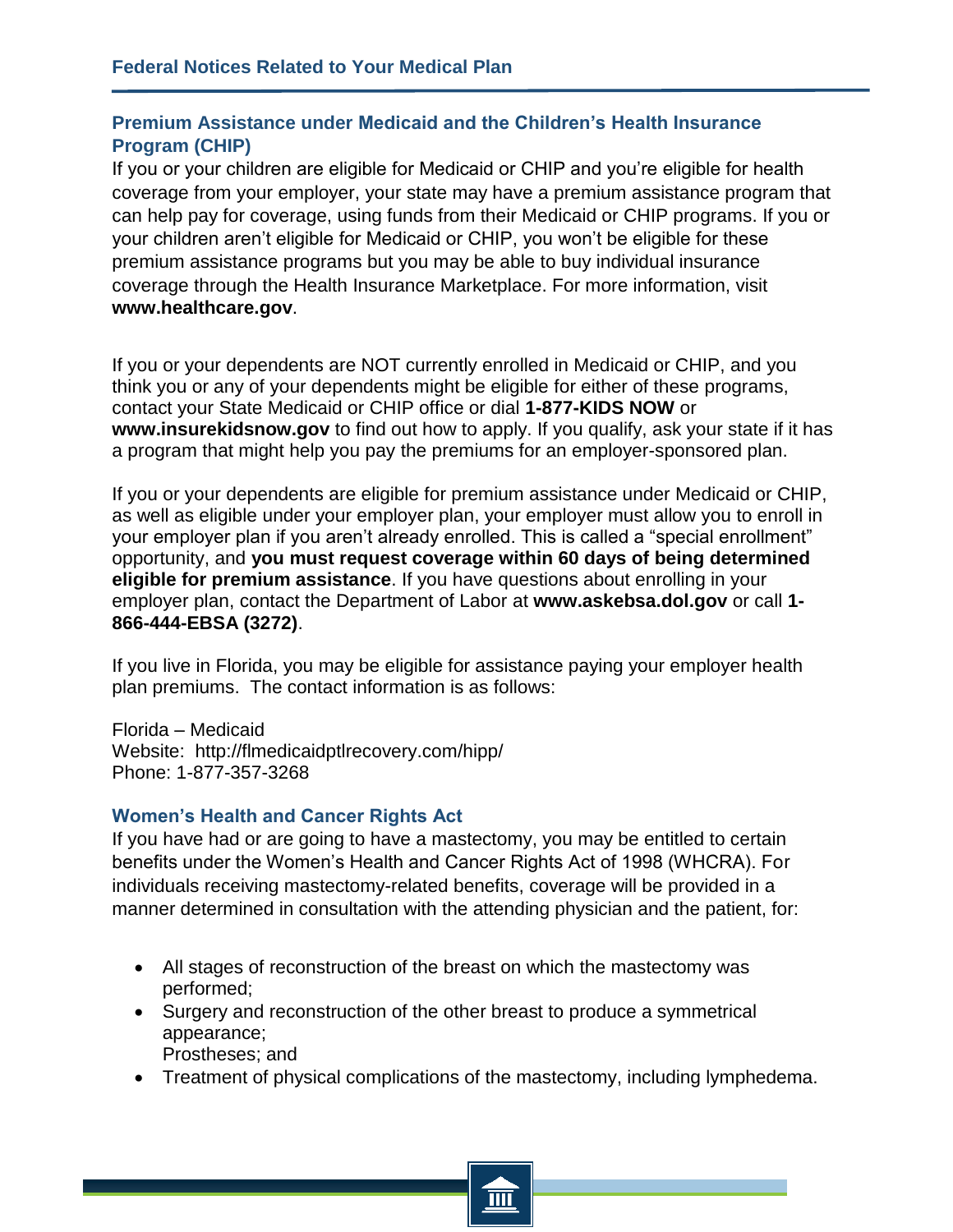These benefits will be provided subject to the same deductibles and coinsurance applicable to other medical and surgical benefits provided under this plan.

If you would like more information on WHCRA benefits, contact the Employer Representative.

## **Newborns' and Mothers' Health Protection Act**

Group health plans and health insurance issuers generally may not, under Federal law, restrict benefits for any hospital length of stay in connection with childbirth for the mother or newborn child to less than 48 hours following a vaginal delivery, or less than 96 hours following a cesarean section. However, Federal law generally does not prohibit the mother's or newborn's attending provider, after consulting with the mother, from discharging the mother or her newborn earlier than 48 hours (or 96 hours as applicable). In any case, plans and issuers may not, under Federal law, require that a provider obtain authorization from the plan or the insurance issuer for prescribing a length of stay not in excess of 48 hours (or 96 hours).

## **Michelle's Law**

Michelle's Law requires group health plans to provide continued coverage for certain dependents who are covered under Sample Organization's group health plan as a student if they lose their student status because they take a medically necessary leave of absence from school. This continuation of coverage is described below.

If your dependent is no longer a student, as defined in the plan, because he/she is on a medically necessary leave of absence, your dependent may continue to be covered under the plan for up to one year from the beginning of the leave of absence. This continued coverage applies if, immediately before the first day of the leave of absence, your dependent was (1) covered under the plan and (2) enrolled as a student at a postsecondary educational institution (includes colleges, universities, some trade schools and certain other post-secondary institutions). For purposes of this continued coverage, a "medically necessary leave of absence" means a leave of absence from a postsecondary educational institution, or any change in enrollment of the dependent at the institution, that:

- 1. Begins while the dependent is suffering from a serious illness or injury,
- 2. Is medically necessary, and
- 3. Causes the dependent to lose student status for purposes of coverage under the plan.

The coverage provided to dependents during any period of continued coverage:

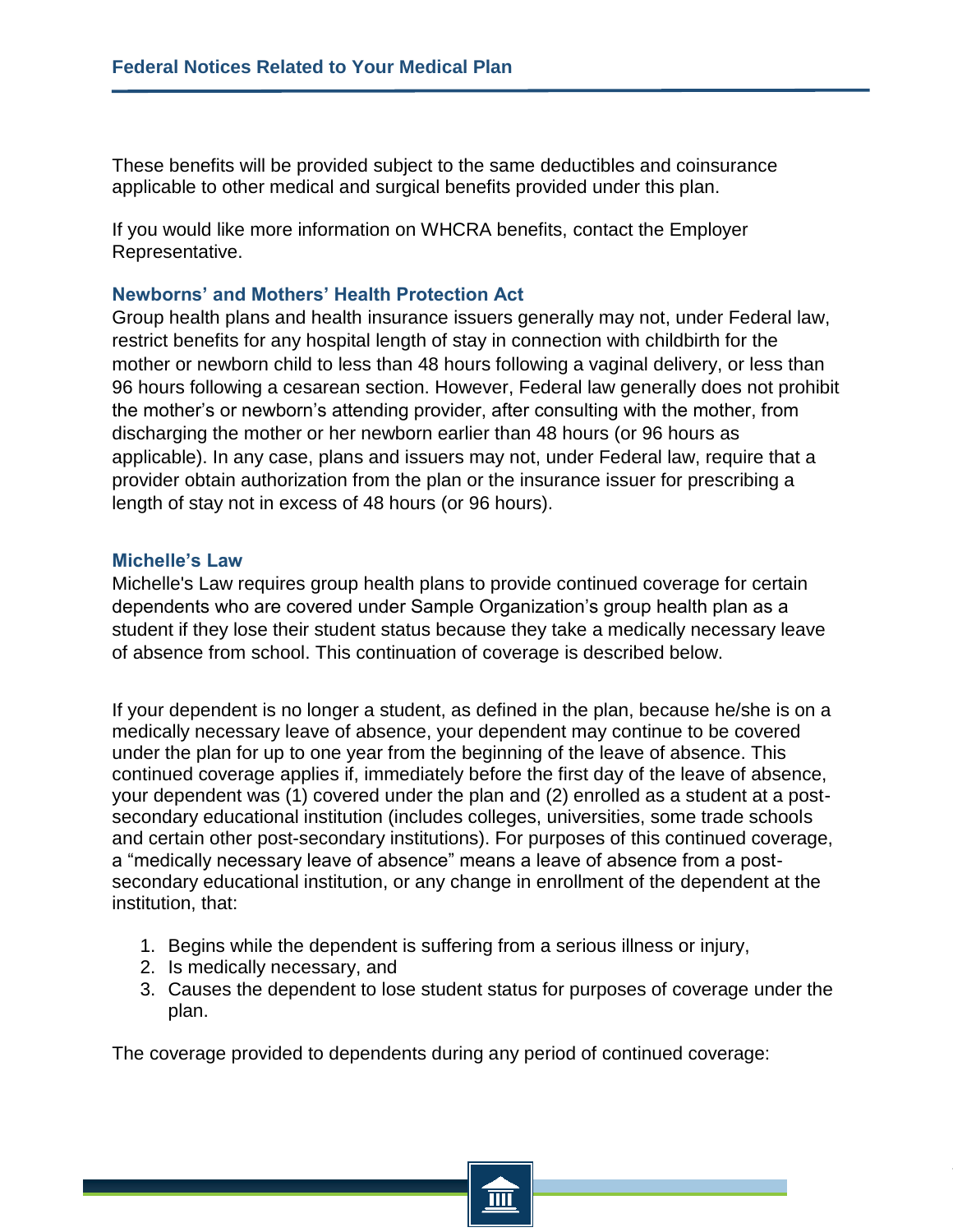- 1. Is available for up to one year after the first day of the medically necessary leave of absence, but ends earlier if coverage under the plan would otherwise terminate, and
- 2. Stays the same as if your dependent had continued to be a covered student and had not taken a medically necessary leave of absence.

If the coverage provided by the plan is changed under the plan during this one-year period, the plan will provide the changed coverage for the dependent for the remainder of the medically necessary leave of absence unless, as a result of the change, the plan no longer provides coverage for these dependents.

If you believe your dependent is eligible for this continued coverage, the dependent's treating physician must provide a written certification to the plan stating that your dependent is suffering from a serious illness or injury and that the leave of absence (or other change in enrollment) is medically necessary.

## **COBRA General Notice of Continuation Coverage Rights**

## **Introduction**

You're getting this notice because you recently gained coverage under a group health plan (the Plan). This notice has important information about your right to COBRA continuation coverage, which is a temporary extension of coverage under the Plan. **This notice explains COBRA continuation coverage, when it may become available to you and your family, and what you need to do to protect your right to get it.** When you become eligible for COBRA, you may also become eligible for other coverage options that may cost less than COBRA continuation coverage.

The right to COBRA continuation coverage was created by a federal law, the Consolidated Omnibus Budget Reconciliation Act of 1985 (COBRA). COBRA continuation coverage can become available to you and other members of your family when group health coverage would otherwise end. For more information about your rights and obligations under the Plan and under federal law, you should review the Plan's Summary Plan Description or contact the Plan Administrator.

## **You may have other options available to you when you lose group health coverage.**

For example, you may be eligible to buy an individual plan through the Health Insurance Marketplace. By enrolling in coverage through the Marketplace, you may qualify for lower costs on your monthly premiums and lower out-of-pocket costs. Additionally, you may qualify for a 30-day special enrollment period for another group health plan for which you are eligible (such as a spouse's plan), even if that plan generally doesn't accept late enrollees.

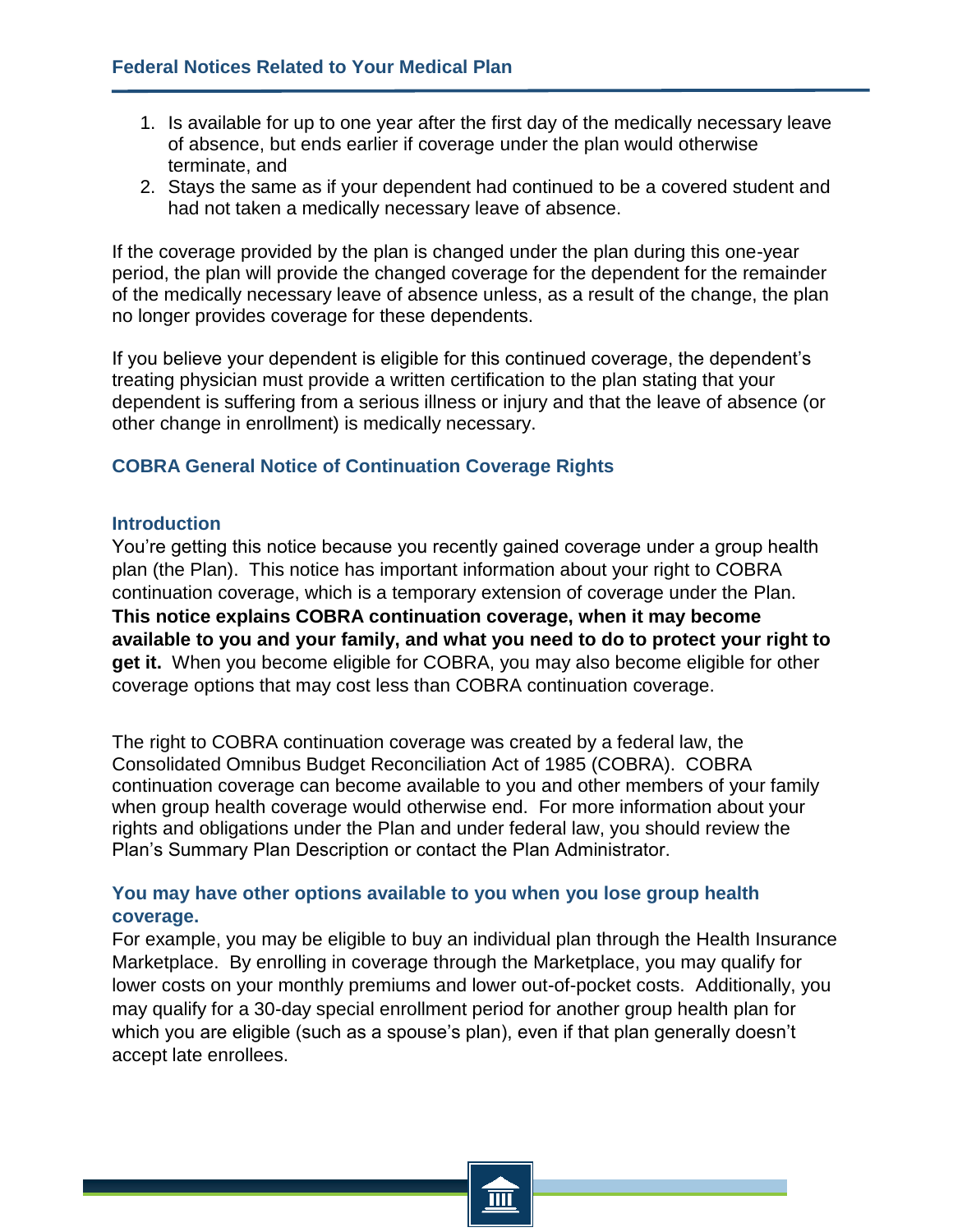## **What is COBRA continuation coverage?**

COBRA continuation coverage is a continuation of Plan coverage when it would otherwise end because of a life event. This is also called a "qualifying event." Specific qualifying events are listed later in this notice. After a qualifying event, COBRA continuation coverage must be offered to each person who is a "qualified beneficiary." You, your spouse, and your dependent children could become qualified beneficiaries if coverage under the Plan is lost because of the qualifying event. Under the Plan, qualified beneficiaries who elect COBRA continuation coverage must pay for COBRA continuation coverage.

If you're an employee, you'll become a qualified beneficiary if you lose your coverage under the Plan because of the following qualifying events:

- Your hours of employment are reduced, or
- Your employment ends for any reason other than your gross misconduct.

If you're the spouse of an employee, you'll become a qualified beneficiary if you lose your coverage under the Plan because of the following qualifying events:

- Your spouse dies;
- Your spouse's hours of employment are reduced;
- Your spouse's employment ends for any reason other than his or her gross misconduct;
- Your spouse becomes entitled to Medicare benefits (under Part A, Part B, or both); or
- You become divorced or legally separated from your spouse.

Your dependent children will become qualified beneficiaries if they lose coverage under the Plan because of the following qualifying events:

- The parent-employee dies;
- The parent-employee's hours of employment are reduced;
- The parent-employee's employment ends for any reason other than his or her gross misconduct;
- The parent-employee becomes entitled to Medicare benefits (Part A, Part B, or both);
- The parents become divorced or legally separated; or
- The child stops being eligible for coverage under the Plan as a "dependent child."

Sometimes, filing a proceeding in bankruptcy under title 11 of the United States Code can be a qualifying event. If a proceeding in bankruptcy is filed with respect to the Calhoun County School District and that bankruptcy results in the loss of coverage of any retired employee covered under the Plan, the retired employee will become a qualified beneficiary. The retired employee's spouse, surviving spouse, and dependent

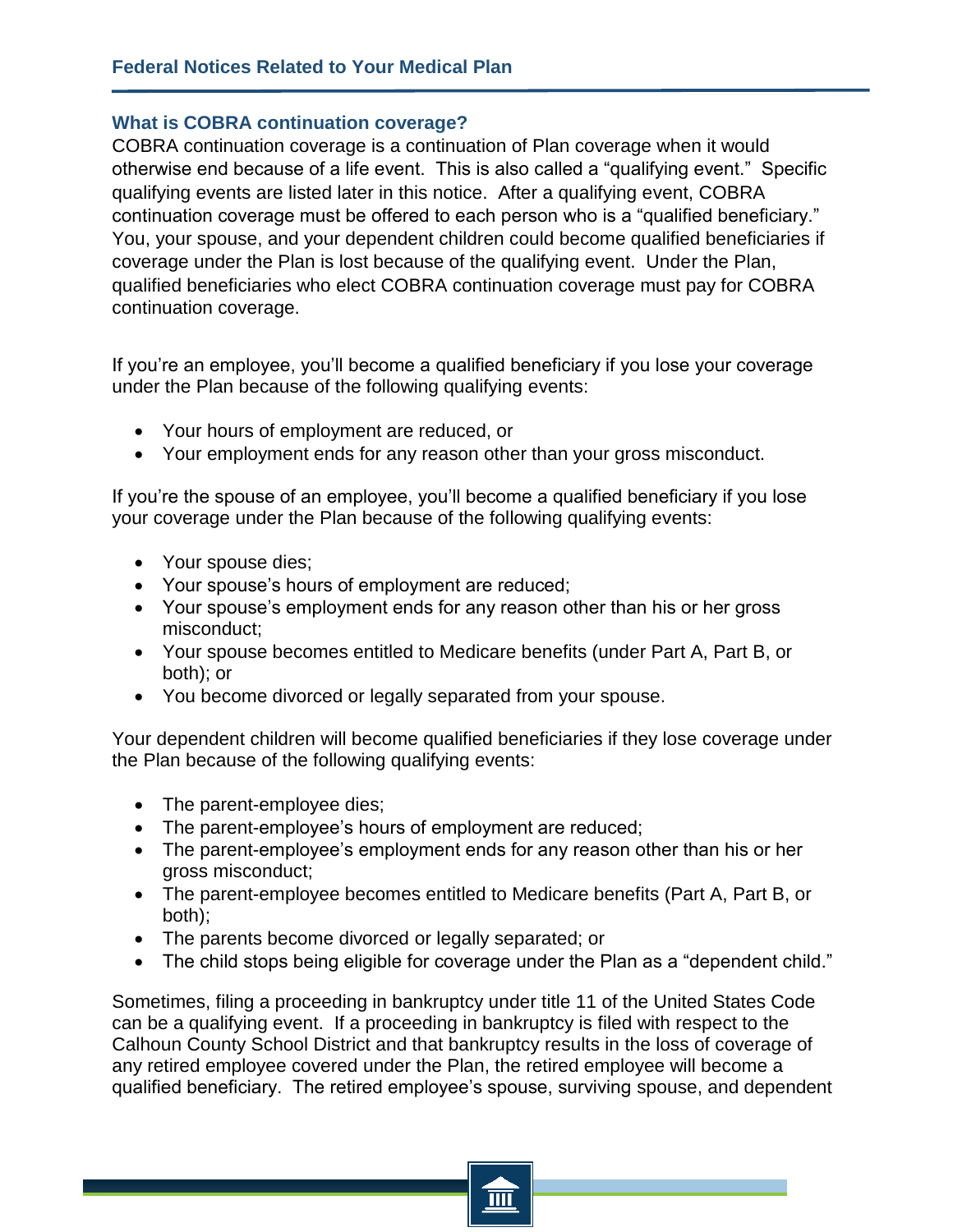children will also become qualified beneficiaries if bankruptcy results in the loss of their coverage under the Plan.

## **When is COBRA continuation coverage available?**

The Plan will offer COBRA continuation coverage to qualified beneficiaries only after the Plan Administrator has been notified that a qualifying event has occurred. The employer must notify the Plan Administrator of the following qualifying events:

- The end of employment or reduction of hours of employment;
- Death of the employee;
- Commencement of a proceeding in bankruptcy with respect to the employer; or
- The employee's becoming entitled to Medicare benefits (under Part A, Part B, or both).

**For all other qualifying events (divorce or legal separation of the employee and spouse or a dependent child's losing eligibility for coverage as a dependent child), you must notify the Plan Administrator within 60 days after the qualifying event occurs. You must provide this notice to the Employer Representative.**

## **How is COBRA continuation coverage provided?**

Once the Plan Administrator receives notice that a qualifying event has occurred, COBRA continuation coverage will be offered to each of the qualified beneficiaries. Each qualified beneficiary will have an independent right to elect COBRA continuation coverage. Covered employees may elect COBRA continuation coverage on behalf of their spouses, and parents may elect COBRA continuation coverage on behalf of their children.

COBRA continuation coverage is a temporary continuation of coverage that generally lasts for 18 months due to employment termination or reduction of hours of work. Certain qualifying events, or a second qualifying event during the initial period of coverage, may permit a beneficiary to receive a maximum of 36 months of coverage.

There are also ways in which this 18-month period of COBRA continuation coverage can be extended:

## *Disability extension of 18-month period of COBRA continuation coverage*

If you or anyone in your family covered under the Plan is determined by Social Security to be disabled and you notify the Plan Administrator in a timely fashion, you and your entire family may be entitled to get up to an additional 11 months of COBRA continuation coverage, for a maximum of 29 months. The disability would have to have started at some time before the 60th day of COBRA continuation coverage and must last at least until the end of the 18-month period of COBRA continuation coverage.

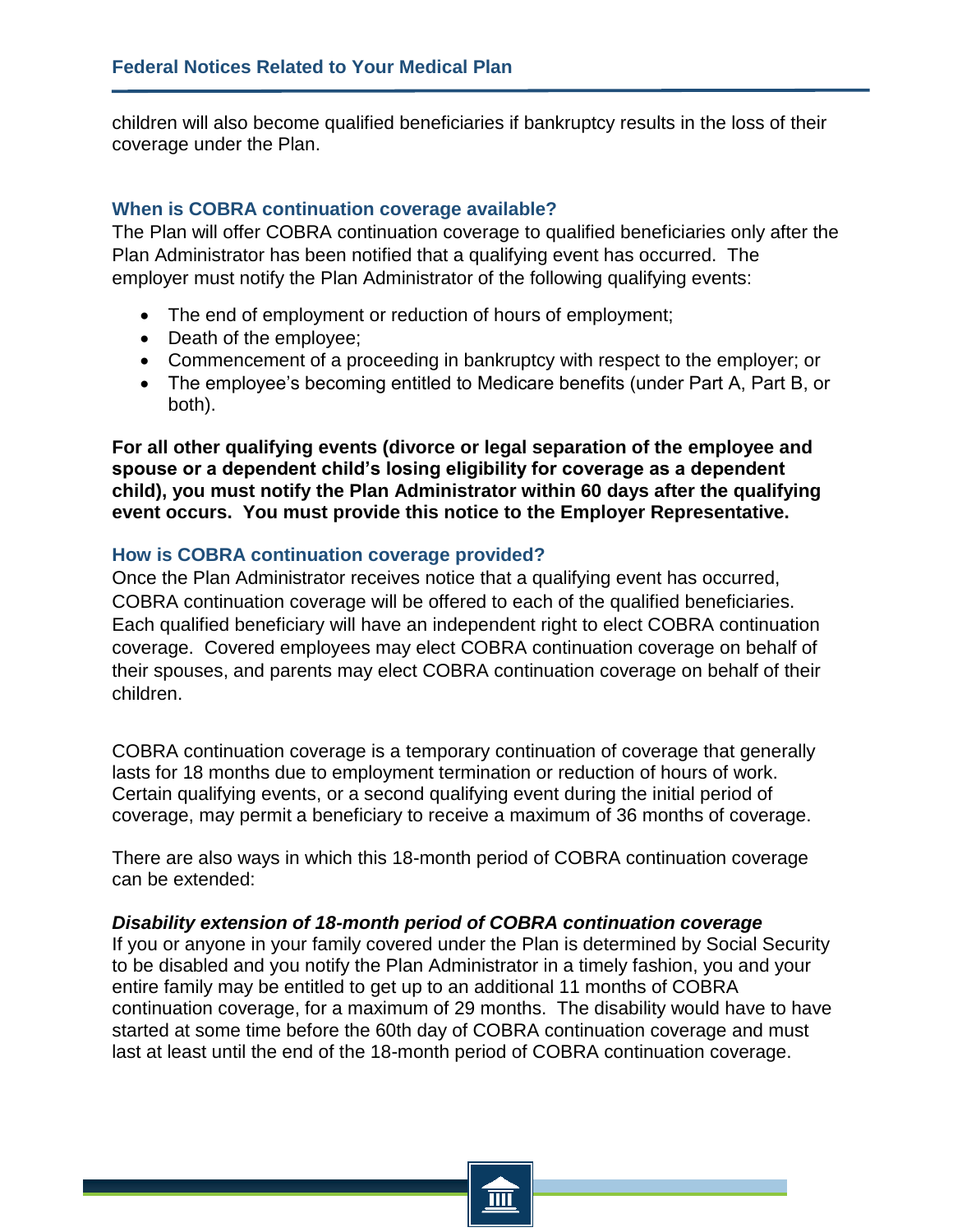*Second qualifying event extension of 18-month period of continuation coverage* If your family experiences another qualifying event during the 18 months of COBRA continuation coverage, the spouse and dependent children in your family can get up to 18 additional months of COBRA continuation coverage, for a maximum of 36 months, if the Plan is properly notified about the second qualifying event. This extension may be available to the spouse and any dependent children getting COBRA continuation coverage if the employee or former employee dies; becomes entitled to Medicare benefits (under Part A, Part B, or both); gets divorced or legally separated; or if the dependent child stops being eligible under the Plan as a dependent child. This extension is only available if the second qualifying event would have caused the spouse or dependent child to lose coverage under the Plan had the first qualifying event not occurred.

## **Are there other coverage options besides COBRA Continuation Coverage?**

Yes. Instead of enrolling in COBRA continuation coverage, there may be other coverage options for you and your family through the Health Insurance Marketplace, Medicaid, or other group health plan coverage options (such as a spouse's plan) through what is called a "special enrollment period." Some of these options may cost less than COBRA continuation coverage. You can learn more about many of these options at www.healthcare.gov.

## **If you have questions**

Questions concerning your Plan or your COBRA continuation coverage rights should be addressed to the contact or contacts identified below. For more information about your rights under the Employee Retirement Income Security Act (ERISA), including COBRA, the Patient Protection and Affordable Care Act, and other laws affecting group health plans, contact the nearest Regional or District Office of the U.S. Department of Labor's Employee Benefits Security Administration (EBSA) in your area or visit www.dol.gov/ebsa. (Addresses and phone numbers of Regional and District EBSA Offices are available through EBSA's website.) For more information about the Marketplace, visit [www.HealthCare.gov.](http://www.healthcare.gov/)

## **Keep your Plan informed of address changes**

To protect your family's rights, let the Plan Administrator know about any changes in the addresses of family members.You should also keep a copy, for your records, of any notices you send to the Plan Administrator.

## **Plan contact information**

Elaine Barber, Finance Director (850) 674-8123 elaine.barber@calhounflschools.org

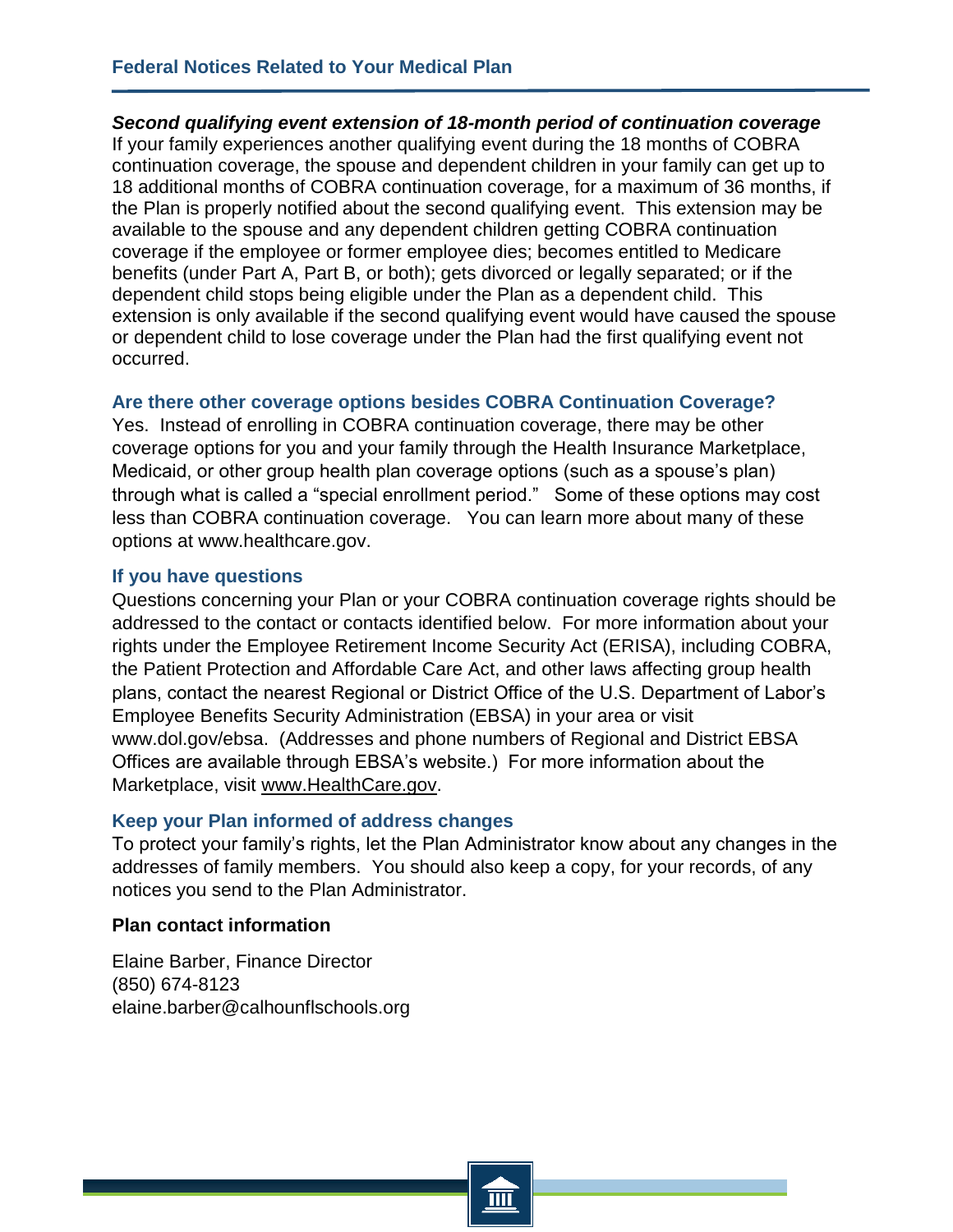## **Certificate of Creditable Drug Coverage**

## **Important Notice from the Calhoun County School District About Your Prescription Drug Coverage and Medicare**

Please read this notice carefully and keep it where you can find it. This notice has information about your current prescription drug coverage with the Calhoun County School District and about your options under Medicare's prescription drug coverage. This information can help you decide whether or not you want to join a Medicare drug plan. If you are considering joining, you should compare your current coverage, including which drugs are covered at what cost, with the coverage and costs of the plans offering Medicare prescription drug coverage in your area. Information about where you can get help to make decisions about your prescription drug coverage is at the end of this notice.

There are two important things you need to know about your current coverage and Medicare's prescription drug coverage:

- 1. Medicare prescription drug coverage became available in 2006 to everyone with Medicare. You can get this coverage if you join a Medicare Prescription Drug Plan or join a Medicare Advantage Plan (like an HMO or PPO) that offers prescription drug coverage. All Medicare drug plans provide at least a standard level of coverage set by Medicare. Some plans may also offer more coverage for a higher monthly premium.
- 2. Calhoun County School District has determined that the prescription drug coverage offered by the Calhoun County School District medical plan is, on average for all plan participants, expected to pay out as much as standard Medicare prescription drug coverage pays and is therefore considered Creditable Coverage. Because your existing coverage is Creditable Coverage, you can keep this coverage and not pay a higher premium (a penalty) if you later decide to join a Medicare drug plan.

**\_\_\_\_\_\_\_\_\_\_\_\_\_\_\_\_\_\_\_\_\_\_\_\_\_\_\_\_\_\_\_\_\_\_\_\_\_\_\_\_\_\_\_\_\_\_\_\_\_\_\_\_\_\_\_\_\_\_\_\_\_\_\_\_\_\_\_\_\_\_\_\_\_**

#### **When Can You Join A Medicare Drug Plan?**

You can join a Medicare drug plan when you first become eligible for Medicare and each year from October 15th to December 7th.

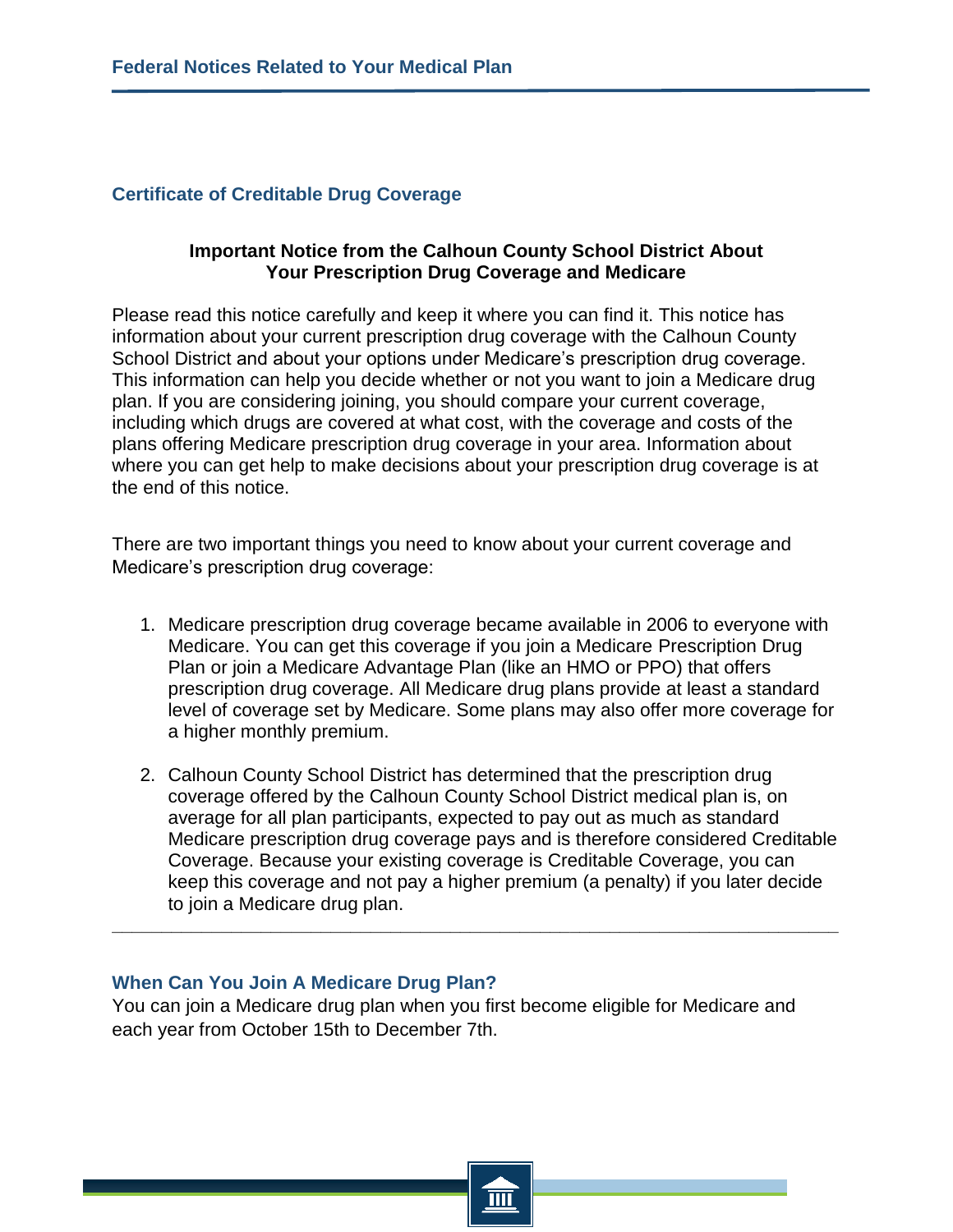However, if you lose your current creditable prescription drug coverage, through no fault of your own, you will also be eligible for a two (2) month Special Enrollment Period (SEP) to join a Medicare drug plan.

#### **What Happens To Your Current Coverage If You Join A Medicare Drug Plan?**

If you decide to join a Medicare drug plan, your current Calhoun County School District coverage will not be affected. You can keep this coverage if you elect part D and this plan will coordinate with Part D coverage.

If you do decide to join a Medicare drug plan and drop your current Calhoun County School District coverage, be aware that you and your dependents will not be able to get this coverage back.

## **When Will You Pay A Higher Premium (Penalty) To Join A Medicare Drug Plan?**

You should also know that if you drop or lose your current coverage with the Calhoun County School District and don't join a Medicare drug plan within 63 continuous days after your current coverage ends, you may pay a higher premium (a penalty) to join a Medicare drug plan later.

If you go 63 continuous days or longer without creditable prescription drug coverage, your monthly premium may go up by at least 1% of the Medicare base beneficiary premium per month for every month that you did not have that coverage. For example, if you go nineteen months without creditable coverage, your premium may consistently be at least 19% higher than the Medicare base beneficiary premium. You may have to pay this higher premium (a penalty) as long as you have Medicare prescription drug coverage. In addition, you may have to wait until the following October to join.

## **For More Information About This Notice Or Your Current Prescription Drug Coverage…**

Contact the person listed below for further information. **NOTE:** You'll get this notice each year. You will also get it before the next period you can join a Medicare drug plan, and if this coverage through Calhoun County School District changes. You also may request a copy of this notice at any time.

## **For More Information about Your Options under Medicare Prescription Drug Coverage…**

More detailed information about Medicare plans that offer prescription drug coverage is in the "Medicare & You" handbook. You'll get a copy of the handbook in the mail every year from Medicare. You may also be contacted directly by Medicare drug plans.

For more information about Medicare prescription drug coverage: Visit www.medicare.gov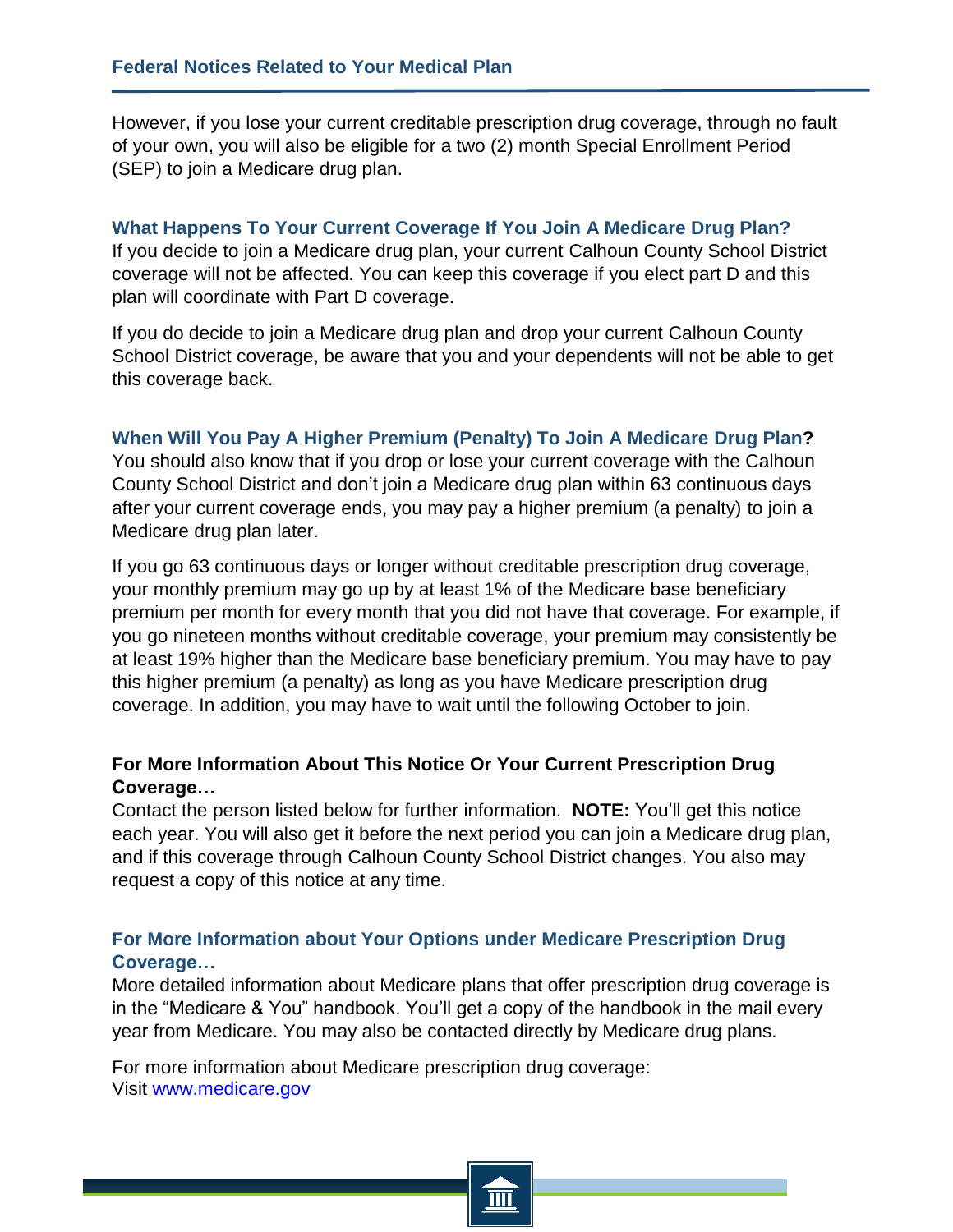Call your State Health Insurance Assistance Program (see the inside back cover of your copy of the "Medicare & You" handbook for their telephone number) for personalized help

Call 1-800-MEDICARE (1-800-633-4227). TTY users should call 1-877-486-2048.

If you have limited income and resources, extra help paying for Medicare prescription drug coverage is available. For information about this extra help, visit Social Security on the web at www.socialsecurity.gov, or call them at 1-800-772-1213 (TTY 1-800-325- 0778).

**Remember: Keep this Creditable Coverage notice. If you decide to join one of the Medicare drug plans, you may be required to provide a copy of this notice when you join to show whether or not you have maintained creditable coverage and, therefore, whether or not you are required to pay a higher premium (a penalty).**

| Date:                          | October 01, 2021                                    |
|--------------------------------|-----------------------------------------------------|
| Name of Entity:                | <b>Calhoun County School District</b>               |
| <b>Contact Postion/Office:</b> | <b>Finance Director</b>                             |
| Address:                       | 20859 Central Ave E., RM G-20 Blountstown, FL 32424 |
| Phone Number:                  | $(850)$ 674-8123                                    |

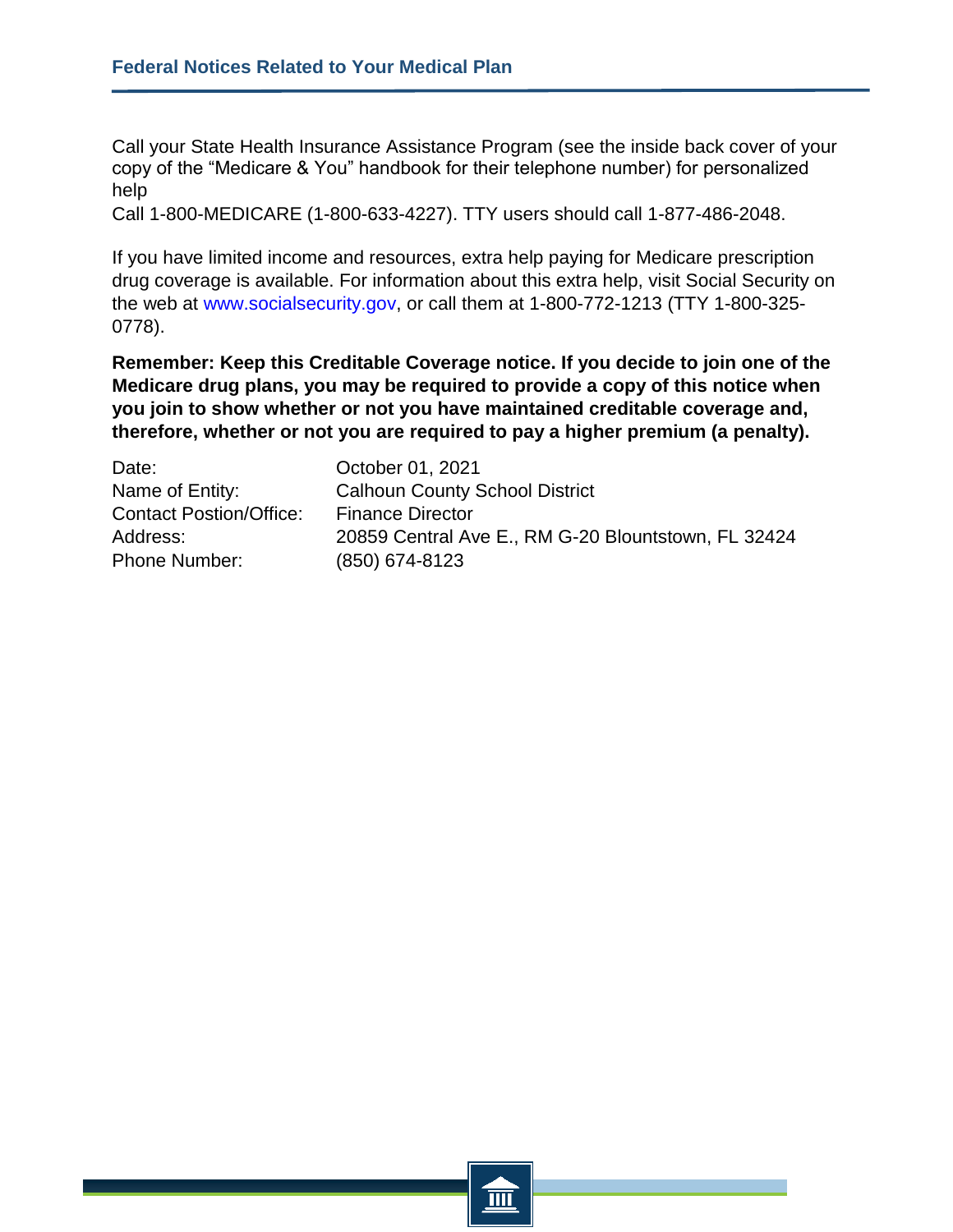## **HIPAA Privacy Notice**

## **Your Information. Your Rights. Our Responsibilities.**

This notice describes how medical information about you may be used and disclosed and how you can get access to this information. **Please review it carefully.**

## **Your Rights**

#### **You have the right to:**

- Get a copy of your health and claims records
- Correct your health and claims records
- Request confidential communication
- Ask us to limit the information we share
- Get a list of those with whom we've shared your information
- Get a copy of this privacy notice
- Choose someone to act for you
- File a complaint if you believe your privacy rights have been violated

## **Your Choices**

You have some choices in the way that we use and share information as we:

- Answer coverage questions from your family and friends
- Provide disaster relief
- Market our services and sell your information

## **Our Uses and Disclosures**

We may use and share your information as we:

- Help manage the health care treatment you receive
- Run our organization
- Pay for your health services
- Administer your health plan
- Help with public health and safety issues
- Do research
- Comply with the law
- Respond to organ and tissue donation requests and work with a medical examiner or funeral director
- Address workers' compensation, law enforcement, and other government requests
- Respond to lawsuits and legal actions

## **Your Rights**

**When it comes to your health information, you have certain rights.** This section explains your rights and some of our responsibilities to help you.

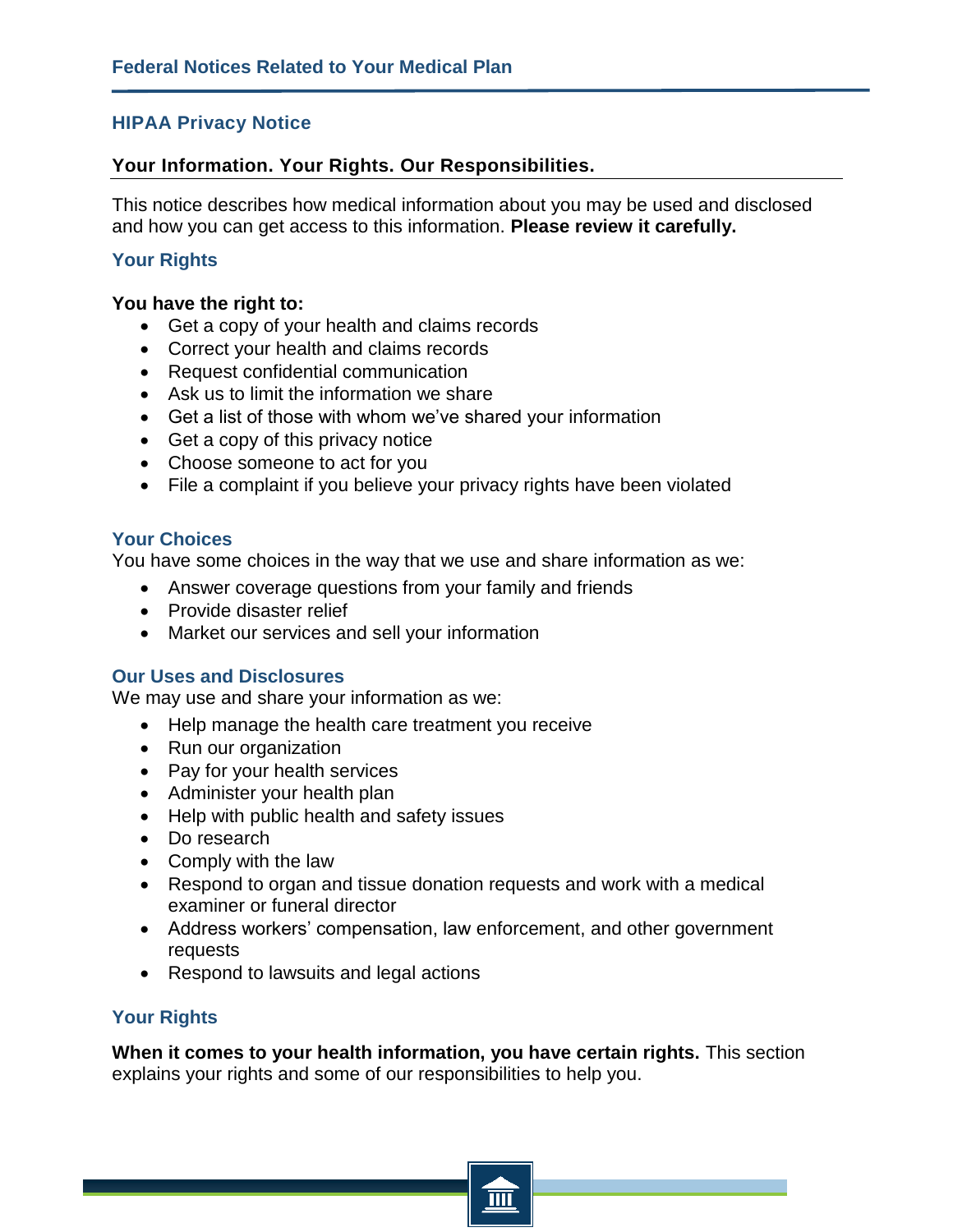## **Get a copy of health and claims records**

- You can ask to see or get a copy of your health and claims records and other health information we have about you. Ask us how to do this.
- We will provide a copy or a summary of your health and claims records, usually within 30 days of your request. We may charge a reasonable, cost-based fee.

#### **Ask us to correct health and claims records**

- You can ask us to correct your health and claims records if you think they are incorrect or incomplete. Ask us how to do this.
- We may say "no" to your request, but we'll tell you why in writing within 60 days.

#### **Request confidential communications**

- You can ask us to contact you in a specific way (for example, home or office phone) or to send mail to a different address.
- We will consider all reasonable requests, and must say "yes" if you tell us you would be in danger if we do not.

#### **Ask us to limit what we use or share**

- You can ask us not to use or share certain health information for treatment, payment, or our operations.
- We are not required to agree to your request, and we may say "no" if it would affect your care.

## **Get a list of those with whom we've shared information**

- You can ask for a list (accounting) of the times we've shared your health information for six years prior to the date you ask, who we shared it with, and why.
- We will include all the disclosures except for those about treatment, payment, and health care operations, and certain other disclosures (such as any you asked us to make). We'll provide one accounting a year for free but will charge a reasonable, cost-based fee if you ask for another one within 12 months.

#### **Get a copy of this privacy notice**

You can ask for a paper copy of this notice at any time, even if you have agreed to receive the notice electronically. We will provide you with a paper copy promptly.

#### **Choose someone to act for you**

- If you have given someone medical power of attorney or if someone is your legal guardian, that person can exercise your rights and make choices about your health information.
- We will make sure the person has this authority and can act for you before we take any action.

#### **File a complaint if you feel your rights are violated**

 You can complain if you feel we have violated your rights by contacting us using the information on page 1.

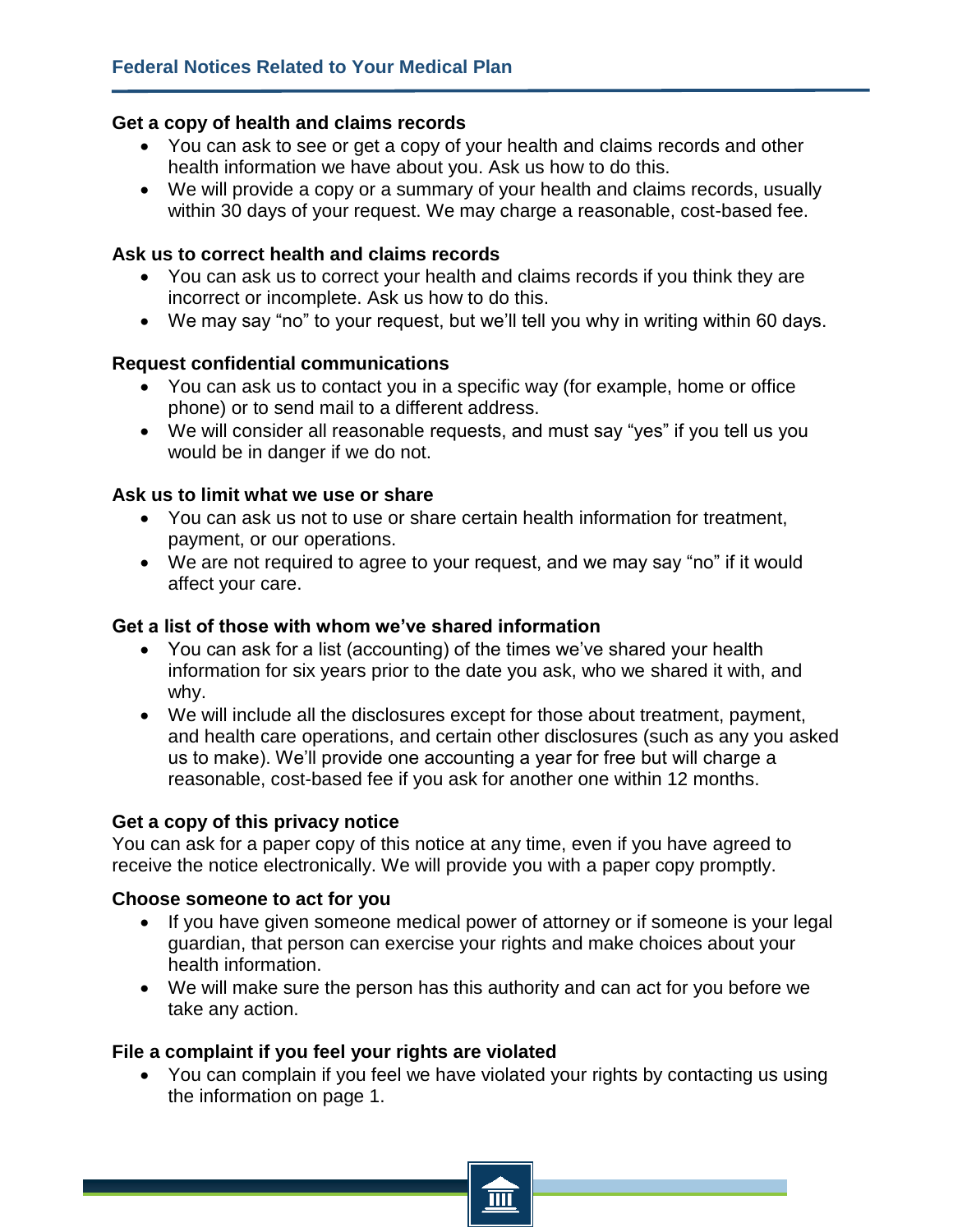- You can file a complaint with the U.S. Department of Health and Human Services Office for Civil Rights by sending a letter to 200 Independence Avenue, S.W., Washington, D.C. 20201, calling 1-877-696-6775, or visiting www.hhs.gov/ocr/privacy/hipaa/complaints/.
- We will not retaliate against you for filing a complaint.

## **Your Choices**

**For certain health information, you can tell us your choices about what we share.**  If you have a clear preference for how we share your information in the situations described below, talk to us. Tell us what you want us to do, and we will follow your instructions.

In these cases, you have both the right and choice to tell us to:

- Share information with your family, close friends, or others involved in payment for your care
- Share information in a disaster relief situation

*If you are not able to tell us your preference, for example if you are unconscious, we may go ahead and share your information if we believe it is in your best interest. We may also share your information when needed to lessen a serious and imminent threat to health or safety.*

In these cases we *never* share your information unless you give us written permission:

- Marketing purposes
- Sale of your information

## **Our Uses and Disclosures**

How do we typically use or share your health information? We typically use or share your health information in the following ways.

## **Help manage the health care treatment you receive**

We can use your health information and share it with professionals who are treating you.

*Example: A doctor sends us information about your diagnosis and treatment plan so we can arrange additional services.*

## **Run our organization**

 We can use and disclose your information to run our organization and contact you when necessary.

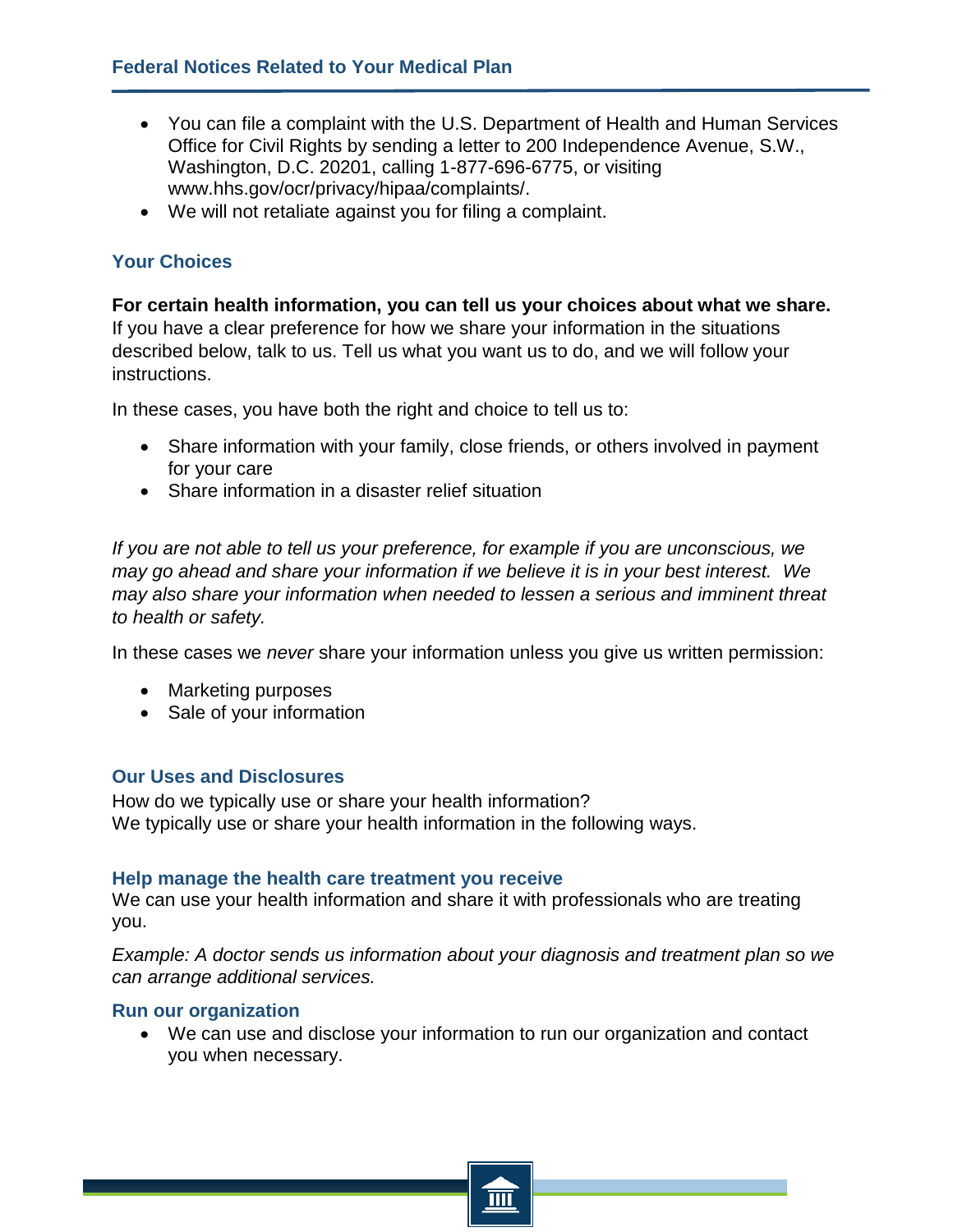We are not allowed to use genetic information to decide whether we will give you coverage and the price of that coverage. This does not apply to long term care plans.

*Example: We use health information about you to develop better services for you.*

## **Pay for your health services**

We can use and disclose your health information as we pay for your health services.

*Example: We share information about you with your dental plan to coordinate payment for your dental work.*

#### **Administer your plan**

We may disclose your health information to your health plan sponsor for plan administration.

*Example: Your company contracts with us to provide a health plan, and we provide your company with certain statistics to explain the premiums we charge.*

## **How else can we use or share your health information?**

We are allowed or required to share your information in other ways – usually in ways that contribute to the public good, such as public health and research. We have to meet many conditions in the law before we can share your information for these purposes. For more information see:

[www.hhs.gov/ocr/privacy/hipaa/understanding/consumers/index.html](http://www.hhs.gov/ocr/privacy/hipaa/understanding/consumers/index.html)**.**

## **Help with public health and safety issues**

We can share health information about you for certain situations such as:

- Preventing disease
- Helping with product recalls
- Reporting adverse reactions to medications
- Reporting suspected abuse, neglect, or domestic violence
- Preventing or reducing a serious threat to anyone's health or safety

#### **Do research**

We can use or share your information for health research.

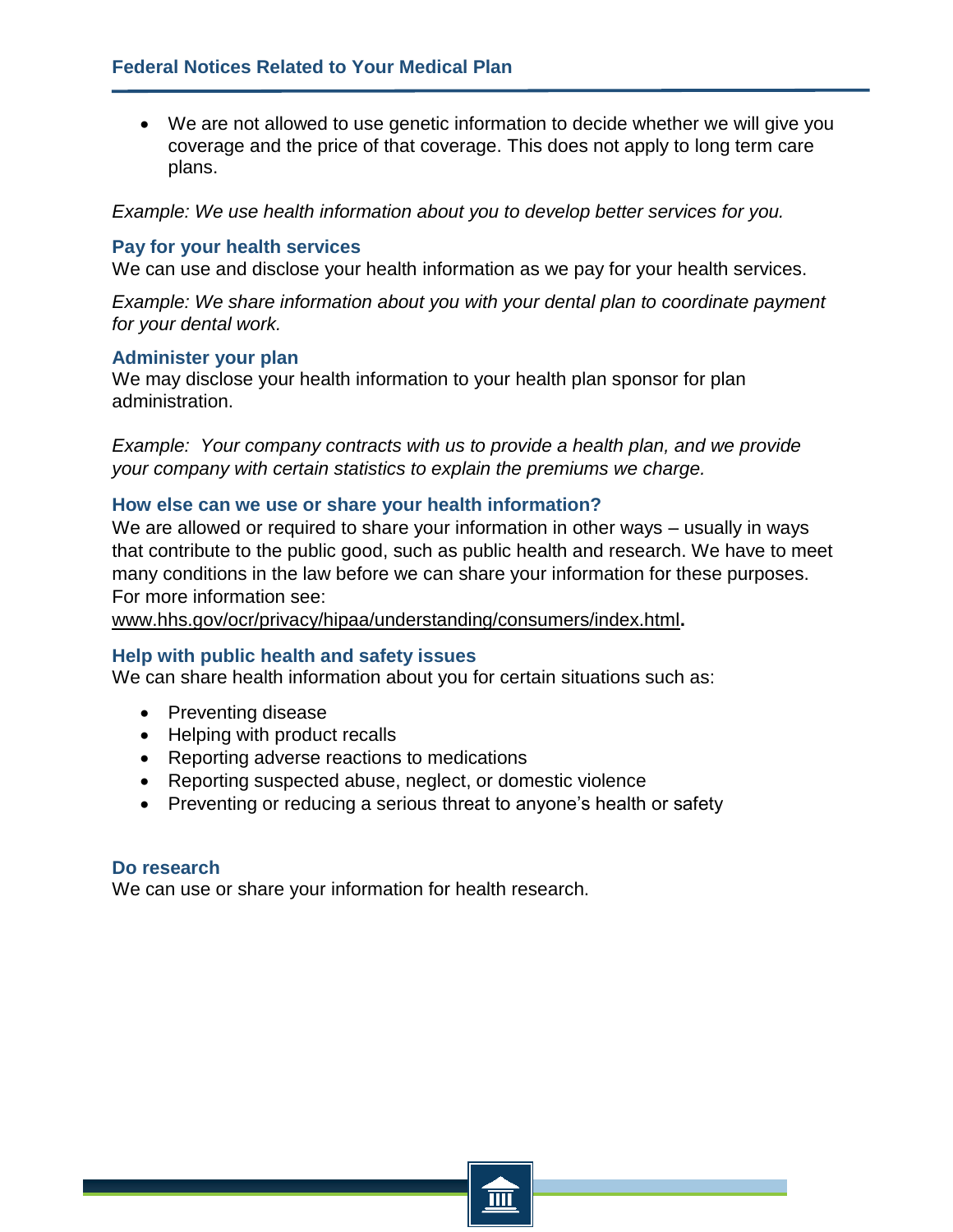#### **Comply with the law**

We will share information about you if state or federal laws require it, including with the Department of Health and Human Services if it wants to see that we're complying with federal privacy law.

#### **Respond to organ and tissue donation requests and work with a medical examiner or funeral director**

- We can share health information about you with organ procurement organizations.
- We can share health information with a coroner, medical examiner, or funeral director when an individual dies.

## **Address workers' compensation, law enforcement, and other government requests**

We can use or share health information about you:

- For workers' compensation claims
- For law enforcement purposes or with a law enforcement official
- With health oversight agencies for activities authorized by law
- For special government functions such as military, national security, and presidential protective services

## **Respond to lawsuits and legal actions**

We can share health information about you in response to a court or administrative order, or in response to a subpoena.

#### **Our Responsibilities**

- We are required by law to maintain the privacy and security of your protected health information.
- We will let you know promptly if a breach occurs that may have compromised the privacy or security of your information.
- We must follow the duties and privacy practices described in this notice and give you a copy of it.
- We will not use or share your information other than as described here unless you tell us we can in writing. If you tell us we can, you may change your mind at any time. Let us know in writing if you change your mind.

For more information see:

[www.hhs.gov/ocr/privacy/hipaa/understanding/consumers/noticepp.html](http://www.hhs.gov/ocr/privacy/hipaa/understanding/consumers/noticepp.html)**.**

## **Changes to the Terms of this Notice**

We can change the terms of this notice, and the changes will apply to all information we have about you. The new notice will be available upon request, on our web site, and we will mail a copy to you.

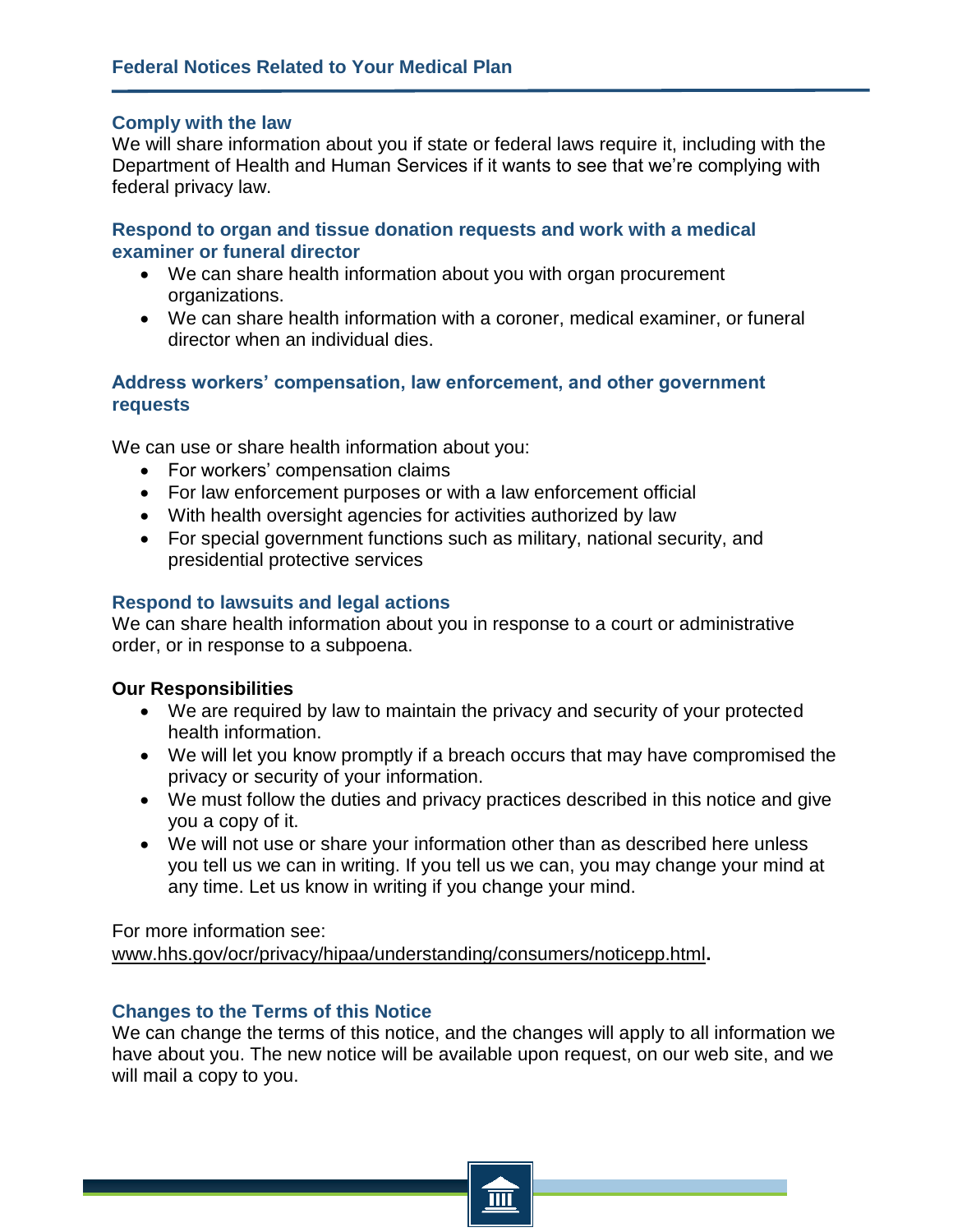## **Other Information**

## **Privacy Notice Effective Date: October 1, 2021**

- Contact Information:
	- o Name: Elaine Barber, Finance Director
	- o Email: elaine.barber@calhounflschools.org
	- o Phone: (850) 674-8123